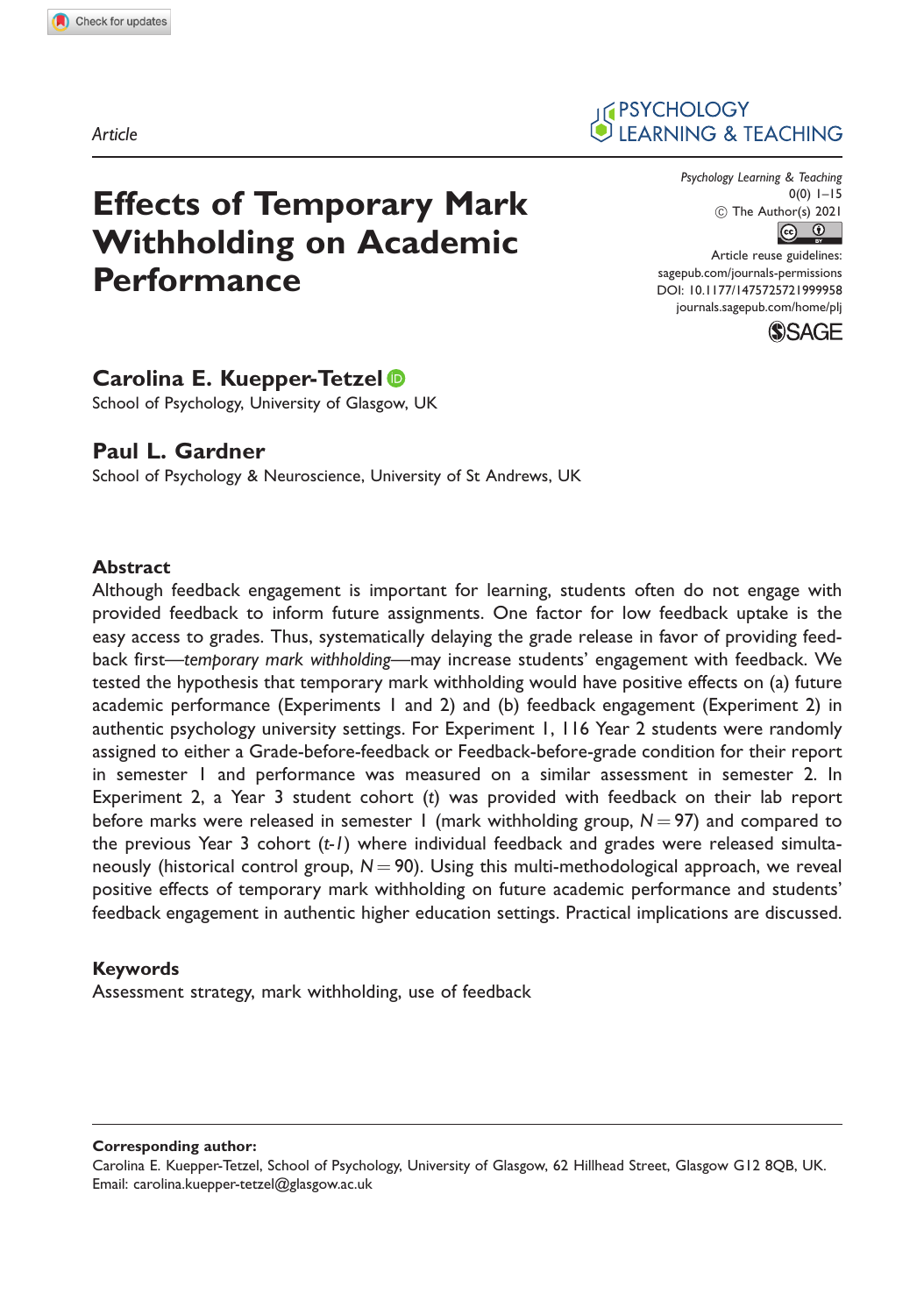A central component of student learning is to use provided feedback (Hattie  $\&$  Timperley, 2007). A wide range of research has shown that feedback on previous assessments informs future assessments and enhances academic performance (e.g., Azevedo & Bernard, 1995: Elawar & Corno, 1985; Graham et al.,2015; Lysakowski & Walberg, 1982). While many studies attest to the benefit of feedback for learning, there seems to exist a discrepancy between feedback provision by instructors and feedback uptake by students (Handley et al., 2011; Pitt & Norton, 2017): In many cases, students do not engage with the feedback to inform future assignments—missing out on the opportunity to develop their skills. Although improving feedback provision by making sure the feedback is of high quality is important (O'Neill, 2000), it should be noticed that this is only the first step in the dialogic feedback loop (e.g., Price et al., 2011). The second step is the uptake of the feedback by students. The best feedback is moot if it is not used by students to advance their performance. It has been acknowledged that student feedback uptake is complex and involves cognitive and emotional processes (Evans, 2013; Pitt & Norton, 2017). Winstone et al. (2017) undertook an extensive systematic review of the effective feedback literature published between 1985 and 2014 and identified key features of the receiver (i.e., student), sender (i.e., teacher/lecturer), message, and context of feedback that contribute to student feedback uptake. They found, for instance, that low student feedback engagement can be partly explained by characteristics on the student side such as insufficient feedback literacy (Carless & Boud, 2018) or emotional unreadiness (Evans, 2013). In their proposed model, Winstone et al. (2017) further connect these features to processes in the student (e.g., selfregulation) and feedback interventions (e.g., ways to deliver feedback). The current research explores the triangular interaction between student characteristics, their cognitive processes, and a feedback intervention. More specifically, we focus on the tendency of students to prioritize grades at the expense of processing the written comments and feedback (Jackson & Marks, 2016) and investigate temporary mark withholding—the systematic delaying of marks release in favor of providing feedback and comments first—as a potential feedback intervention.

Why should temporary mark withholding make a difference? Research has shown that an excessive focus on grades can interfere with the students' ability to self-assess (Taras, 2001)—a crucial cognitive process in the feedback loop. Prioritizing written teacher comments can support students to understand their strengths and weaknesses allowing to allocate effort to aspects that need improvement. This important process can be undermined by seeing a grade. Another issue with focussing on grades at the expense of written feedback is that in case of disappointment—that is, the obtained grade being lower than expected students may decide not to engage with the written comments at all (Winstone et al., 2017). Consequently, the easy access to grades can decrease feedback engagement. Indeed, Mensink and King (2020) showed a decreased engagement with written feedback if grades can be accessed independently. They used a learning analytics approach and analyzed the student log data recorded in the virtual learning environment to measure student interaction with the feedback across 32 pieces of assessment over 3 undergraduate years across 20 different degrees pathways. A total of 1462 assignments and 484 students were analyzed for this study. For the key analysis on feedback engagement they compared coursework for which marks could be accessed without accessing the written feedback and coursework for which the marks were embedded within the file that held the written feedback: when the mark could be accessed without opening the written comments, students only accessed the feedback 58% of the time. In contrast, written comments were accessed in 83% of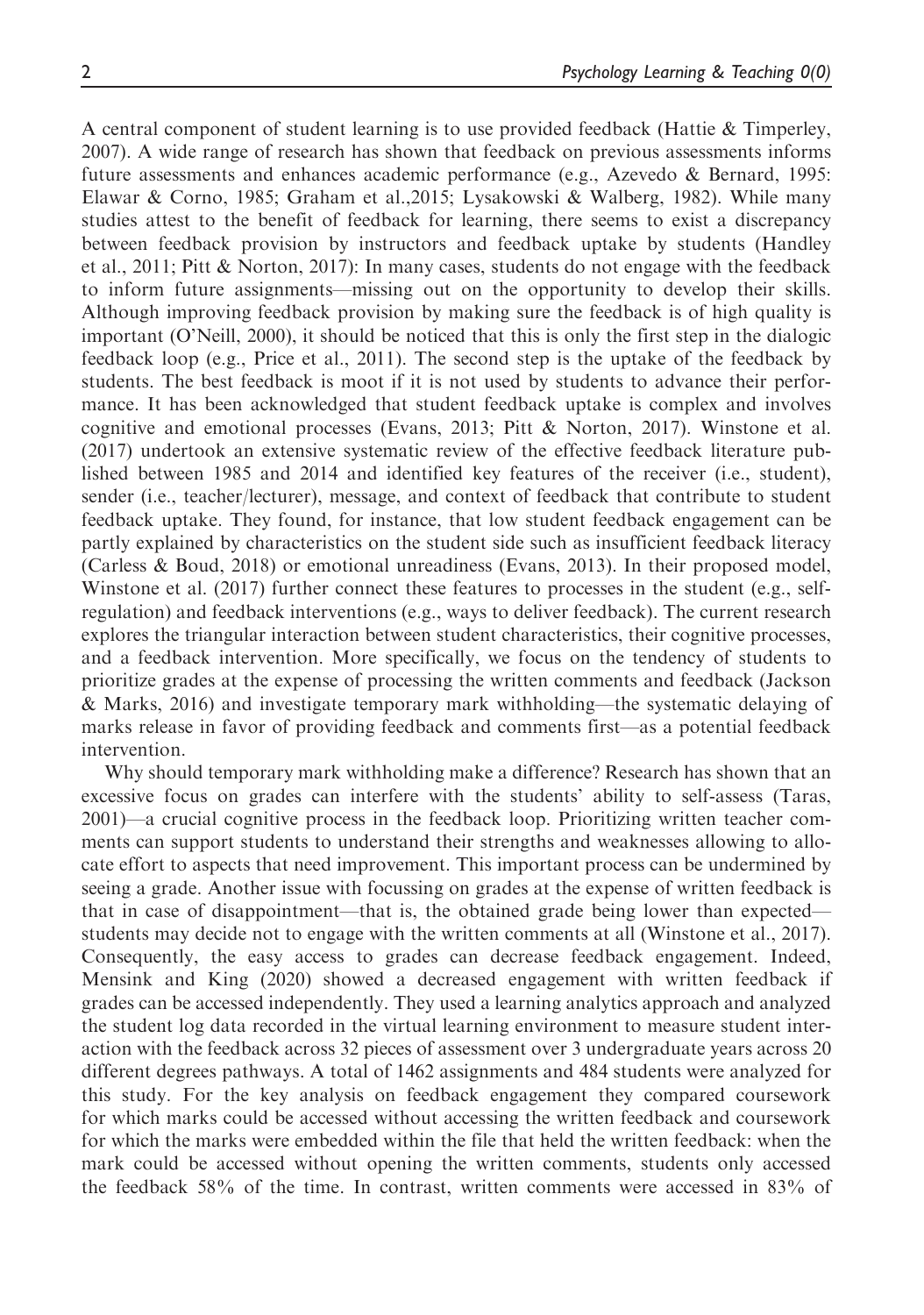the cases when the marks were embedded within the written feedback. This demonstrates that students prioritize marks, even though their performance in the future would improve more through engagement with written comments (Black & Wiliam, 1998; Page, 1958). In one study, Butler (1988) showed that student performance increased more by presenting written feedback by itself instead of presenting written feedback accompanied with marks or marks alone.

Consequently, temporary mark withholding is one approach that has been suggested as a way to increase students' engagement with feedback. Sendziuk (2010) introduced mark withholding to two cohorts of history students by returning assignments with written feedback only and requiring students to self-assess their assignment based on provided feedback. Students were given the marking criteria, too, and had to write a 100-word justification of their self-assessment. A week later the marks were released and short face-to-face meetings were offered. Sendziuk evaluated his approach via a student questionnaire. He found that 61.6% of the students agreed that withholding marks combined with the feedback engagement task had made them take more notice of the tutors' written feedback. The following quote nicely sums up the mechanisms through which mark withholding can be beneficial:

some noted that they were effectively forced to read the feedback in order to comply with the task (which is not necessarily a bad thing when the learning outcome is so desirable) but others genuinely appreciated the opportunity to engage with the feedback and saw merit in continuing to do so. (Sendziuk, 2010, p. 324)

Jackson and Marks (2016) investigated student feedback engagement and academic performance after introducing written reflections and mark withholding in their postgraduate master-level curriculum in medicine. Feedback engagement was measured via questionnaires and focus groups. The written reflection interventions asked students to write a 400-word piece on the received feedback identifying points for improvements and strengths. One intervention included mark withholding and required students to submit the reflection before receiving the mark. Thus, while a pure contribution of mark withholding cannot be estimated from their study because written reflection was a component in all interventions, the survey data shed light on student attitudes towards mark withholding. Asked about their views on mark withholding, students offered that it made them concentrate better on the written feedback and that a disappointing mark could decrease likelihood to read feedback because of frustration. One student stated: "If I had the grade I would be more focussed on that" (Jackson & Marks, 2016, p. 542). These findings nicely align with the points raised earlier of why temporary mark withholding may be beneficial. Although the majority of students (57%) welcomed mark withholding as an approach, not all student comments were positive towards mark withholding—with critical attitudes surrounding around uncertainty about obtained grades.

While most studies looked at the association between the presence of marks and the feedback processing and academic performance, it is important to investigate if there is a direct effect of marks availability on feedback processing and performance. Lipnevich and Smith (2008) investigated the causal link between these variables in a field experiment with college students enrolled in Introduction to Psychology courses and manipulated the type of feedback and mark provision on a 500-word essay assignment. Students were randomly assigned to no feedback, instructor feedback, or computer-generated feedback condition. Importantly, for the current objective, feedback was provided either with marks or without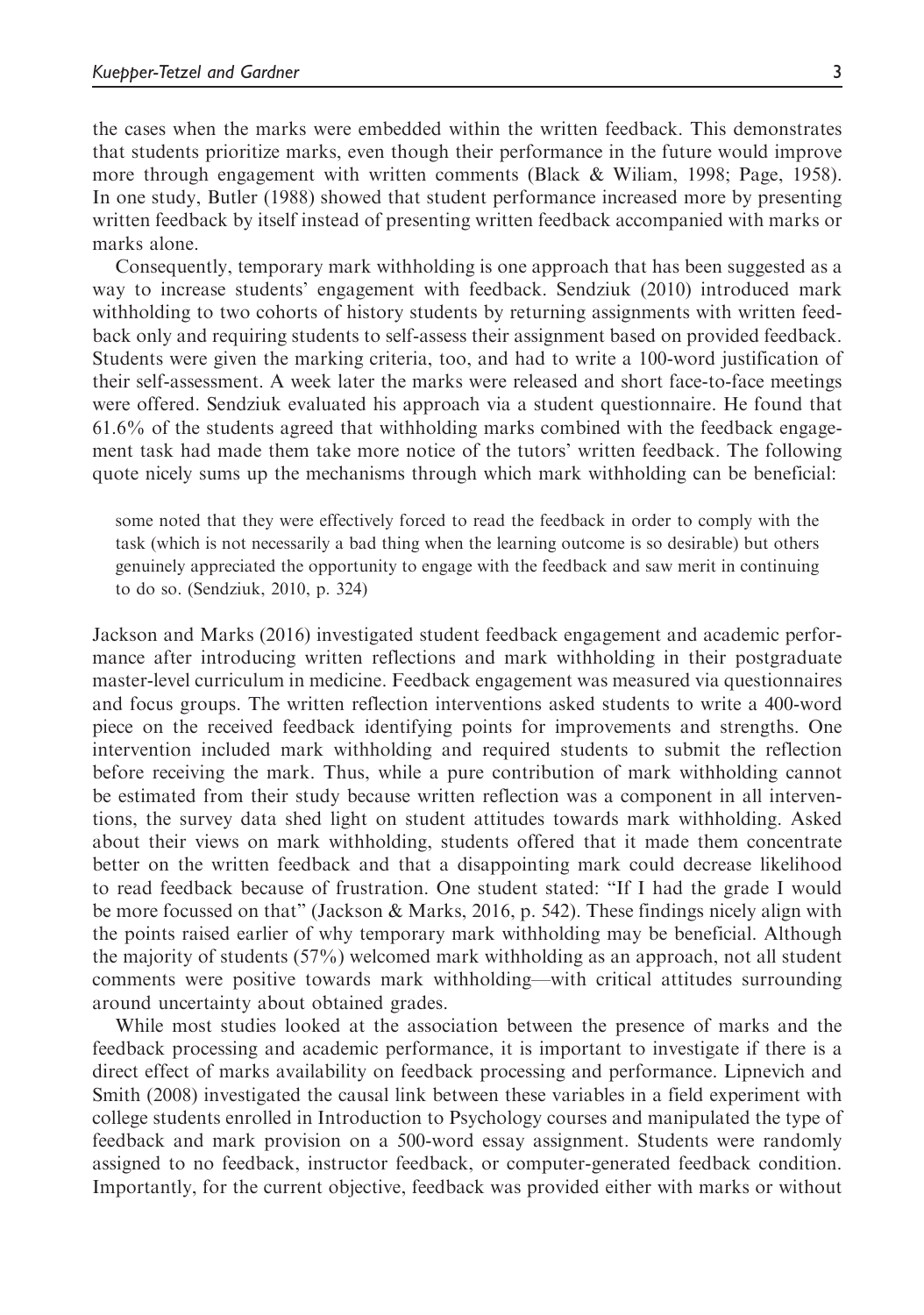marks. In addition, "praise" was added as a variable with students receiving praise or no praise on their work. Unsurprisingly, the findings revealed a strong effect of feedback as student performance increased when feedback was provided. They also found a positive effect of not providing grades: student performance between draft and final version of the essay increased more when grades were not provided. Interestingly, when praise was included, students' performance was not affected by whether grades were provided or not. However, when no praise was given, students performed better when no grade was provided than when they were provided. This shows that when we deal with a range of instructors who may not add praise to their feedback, withholding grades can be beneficial. Finally, an interaction between type of feedback and grade provision was found: whilst there was no difference between the grade and no grade condition on final performance when no feedback or computer feedback was provided, students performed best after receiving instructor feedback without grades. Thus, Lipnevich and Smith established positive effects of mark withholding on academic performance in an authentic learning setting—where feedback is usually provided by instructors.

## Overview of Experiments

The current research aims at adding to the evidence by investigating the effects of temporary mark withholding on feedback engagement and report writing performance in undergraduate psychology programs. Specifically, we conducted a field experiment and a quasiexperimental field study that tested the hypothesis that mark withholding would have a positive effect on: (a) future academic performance (Experiments 1 and 2); and (b) the engagement with feedback (Experiment 2). The two experiments were run at different UK universities. For the field experiment, a cohort of Year 2 students  $(N = 163)$  was randomly assigned to one of two feedback conditions for their lab report in semester 1: Gradebefore-feedback versus Feedback-before-grade. Performance was measured on a similar assessment in semester 2. For the quasi-experimental field study, a Year 3 student cohort (t) was provided with written feedback on an assignment in semester 1 three days before their marks were released  $(N = 102)$ . This cohort was compared to historical data of the Year 3 cohort from the previous year  $(t-1)$  where individual feedback and grades were released simultaneously  $(N = 95)$ . Feedback consisted of on-script comments and overall comments that elaborated on what could have been improved and what to focus on going forward. Change in performance between the assignments (practical reports) in semesters 1 and 2 was measured and feedback view learning analytics data was analyzed as a proxy for feedback engagement. Data files of both experiments are available on the OSF (osf.io/axgr4).

## Experiment 1

#### **Methods**

Participants. A cohort of second-year undergraduate psychology students  $(N = 163)$  from a Scottish university was included in this field experiment.<sup>1</sup> The cohort was randomly assigned to a Grade-before-feedback or Feedback-before-grade group after submission of the students' semester 1 laboratory report. The same cohort of students was again assessed on the students' laboratory report for semester 2. Students who failed to submit on time or who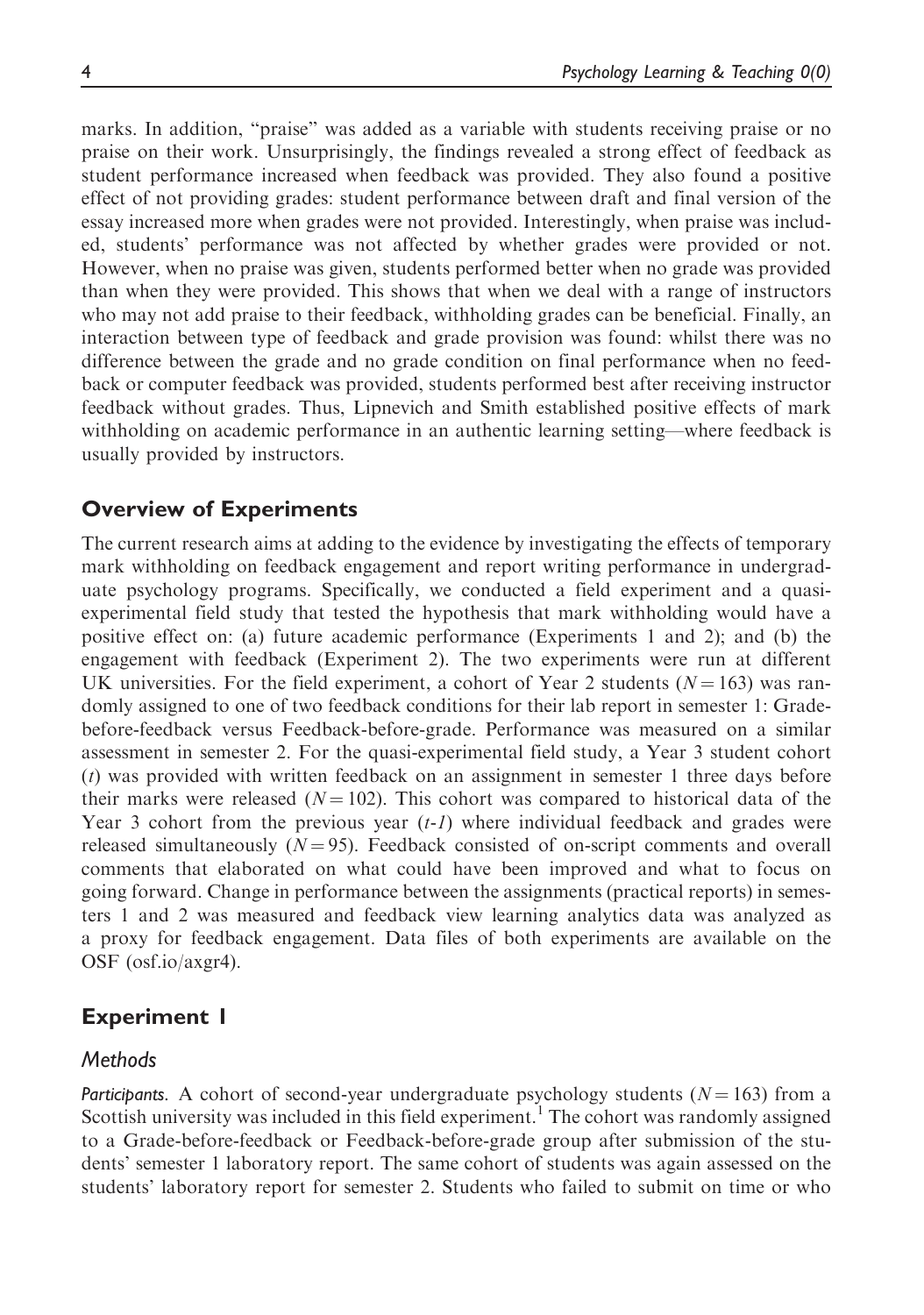had extensions for their work were excluded from the analysis  $(N = 47)$ —resulting in a total sample size of  $N = 116$ . Neither participants nor markers were aware of the nature of the study until the conclusion of the study. The research was approved by the ethics committee as a service evaluation of a teaching approach and supported by the Proctor's Teaching Development Award Scheme.

Material. The target assignment was a 1500-word laboratory report in semester 1 and semester 2. Students attended two three-hour laboratory classes before submitting their report. The reports required them to answer a core research question, analyze data, and write up a full report consisting of abstract, introduction, methods, results, and discussion. Students worked individually throughout the process and were also required to write the report individually. For the semester 1 report, students collected data using a computer-based version of the Stroop Test and the analysis focused on conducting a mixed design Analysis of Variance. For the semester 2 report, students collected data using a paperbased version of an Autobiographical Memory test and the analysis also focused on conducting a mixed design Analysis of Variance. Reports are marked on a 0–20 scale.

Design and Procedure. There were two groups in this field experiment: Grade-before-feedback  $(N=61)$  versus Feedback-before-grade  $(N=55)$ . Three days prior to the official marks release date, students in each of these groups received their Grade or Feedback via their online Module Management System and were informed that their full Grade/Feedback would be released on the officially agreed date and time three days later. Students submitted their assignments via TurnItIn. Mark withholding was implemented for the report assignment in semester 1 and changes in performance were measured compared to the report assignment in semester 2. For both cohorts, marking was anonymous with one member of staff being responsible for the supervision of four markers from a trained pool of demonstrators who also assist in the delivery of the associated laboratory classes. The feedback to students consisted of individual on-script comments and general comments. Rigorous moderation processes were in place to ensure consistency of marks between and within markers in both cohorts. The markers were not informed of the nature of the study until after completion of the semester 2 marking and moderation process.

## Results Experiment 1

All analyses were run with R in RStudio (RStudio Team, 2019). A significance level of  $\alpha = .05$  was assumed for all analyses and partial eta-squared  $\eta_p^2$  are reported for effect sizes  $\mu^2 = 01$  (small)  $\mu^2 = 06$  (medium)  $\mu^2 = 14$  (large)) (Cohen 1988). Bonferroni corrections  $(\eta_p^2 = .01 \text{ (small)}, \eta_p^2 = .06 \text{ (medium)}, \eta_p^2 = .14 \text{ (large)})$  (Cohen, 1988). Bonferroni corrections<br>were applied to all post-boc pairwise comparisons. Normality of distribution was checked were applied to all post-hoc pairwise comparisons. Normality of distribution was checked with Q-Q-plots and can be assumed. R analyses were supported with the tidyverse package (Wickham et al., 2019). The afex package (Singmann et al., 2020) was used to run the ANOVA.

Effects of Mark Withholding on Report Performance. The overall performance for the Gradebefore-feedback and Feedback-before-grade groups for semester 1 were  $M = 13.3$  $(SE = 0.28)$  and  $M = 12.0$  ( $SE = 0.25$ ), respectively. The overall performance for semester 2 were  $M = 14.0$  (SE  $= 0.34$ ) for the Grade-before-feedback group and  $M = 14.5$  (SE  $= 0.21$ ) for the Feedback-before-grade group (see Table 1 and Figure 1).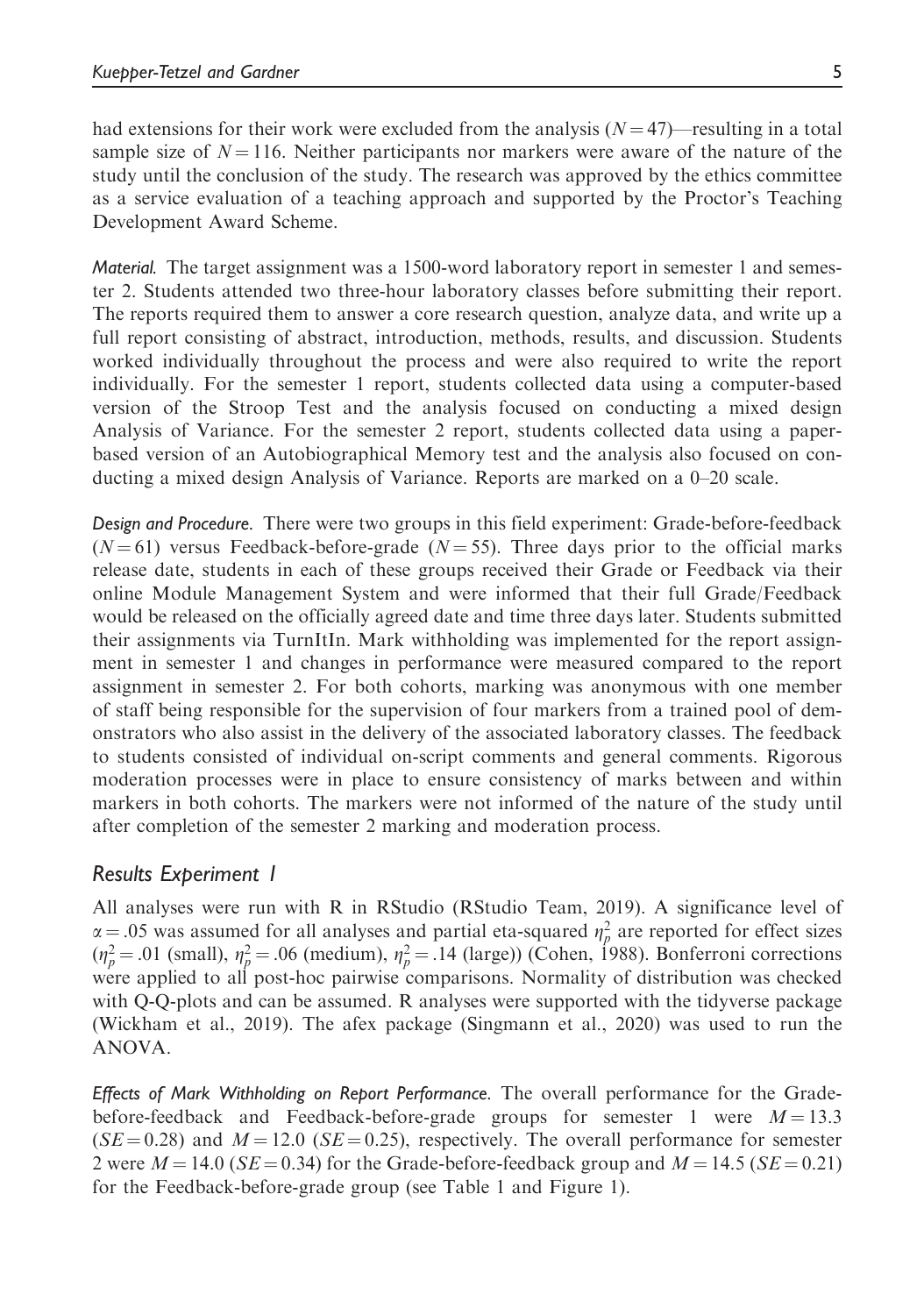A 2 (Condition: Grade-before-feedback vs. Feedback-before-grade)  $\times$  2 (Time: semester 1 vs. semester 2) mixed-plot ANOVA showed that there was no main effect of Condition overall,  $F(1,114) = 1.92$ ,  $p = .169$ ,  $\eta_p^2 = 0.02$ . There was a significant main effect of Time,<br> $F(1,114) = 59.69$ ,  $p < 0.01$ ,  $p^2 = 0.34$ . Overall student performance improved in semester 2.  $F(1,114) = 59.69, p < .001, \eta_p^2 = 0.34$ . Overall student performance improved in semester 2,<br> $M = 14.3$  (SE – 20) compared to semester 1,  $M = 12.6$  (SE – 20) irrespective of whether  $M = 14.3$  (SE = .20), compared to semester 1,  $M = 12.6$  (SE = .20), irrespective of whether grades or feedback was provided first. Most importantly, a significant interaction between Condition x Time was found,  $F(1,114) = 18.11$ ,  $p = <.001$ ,  $\eta_p^2 = 0.14$ . While there was an increase in performance between semester 1 and semester 2, this increase was steener in the increase in performance between semester 1 and semester 2, this increase was steeper in the Feedback-before-grade condition,  $t(114) = 2.52$ ,  $p = 0.013$ , than in the Grade-before-Feedback condition,  $t(114) = 8.26$ ,  $p < .0001$ , which supports the proposition that provision of feedback in the absence of a grade had a more positive effect on the degree of performance improvement between assessments.

We would like to point out that despite randomly assigning students to the two different conditions, there was a significant difference in semester 1 report performance between the two groups,  $t(113.7) = 3.59$ ,  $p < 0.001$ , with students in the Grade-before-feedback group

Table I Report Performance Means and Standard Deviations for the Feedback-Before-Grade and the Grade-Before-Feedback Groups in Semester 1 and Semester 2

| Group                 | Semester   | Mean (SD)   |
|-----------------------|------------|-------------|
| Feedback-before-grade | Semester 1 | 11.96(1.87) |
|                       | Semester 2 | 14.45(1.52) |
| Grade-before-feedback | Semester 1 | 13.31(2.18) |
|                       | Semester 2 | 14.03(2.66) |



Figure 1. Boxjitter plot of the report performance of students in semester 1 and semester 2 in the two conditions Grade-before-feedback and Feedback-before-grade in Experiment 1.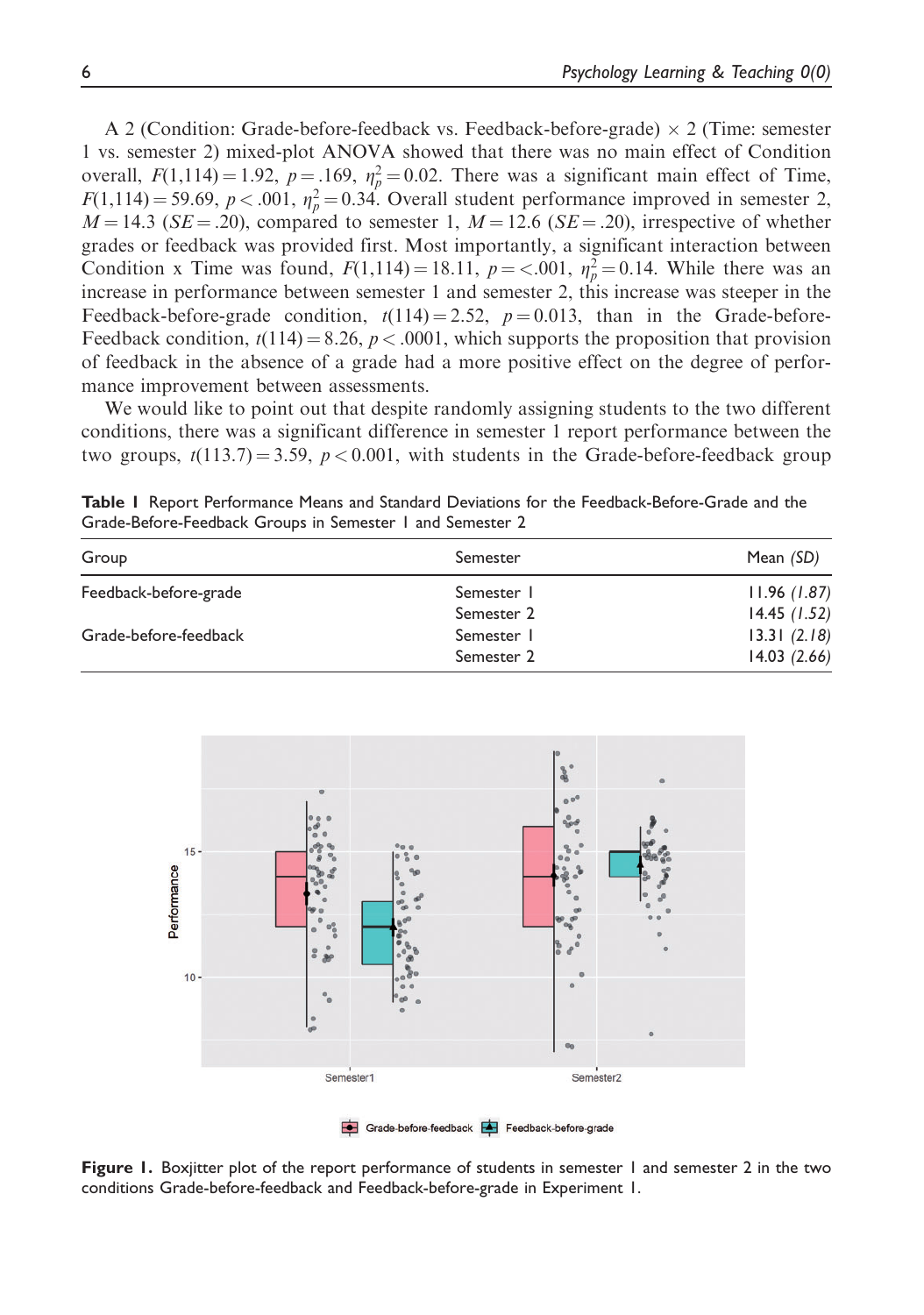$(M = 13.3, SE = 0.28)$  performing better in the semester 1 report than students in the Feedback-before-grade group ( $M = 12.0$ ,  $SE = 0.25$ ). Thus, it is possible that students in the Feedback-before-grade group were more motivated to perform better in the semester 2 report because they performed less well than students in the Grade-before-feedback group. We partially tested this alternative explanation by looking at the correlation between semester 1 performance and the improvement between semesters 1 and 2. Indeed, we found negative correlations between semester 1 performance and Sem2-1 improvement for both conditions, Grade-before-feedback,  $r(59) = -.367$ ,  $p = .004$ , and Feedback-before-grade, r  $(53) = -.667, p < .001$ . Thus, students who performed less well in the semester 1 report showed more increase in performance in semester 2 and this negative correlation was more pronounced in the Feedback-before-grade condition than in the Grade-beforefeedback condition,  $Z = 2.21$ ,  $p = .027$ .

Since we could not completely rule out this alternative explanation for our findings in Experiment 1, we conducted a second experiment using a different methodological approach and also assessed whether students viewed their feedback as an additional measure.

## Experiment 2

#### **Methods**

Participants. Two cohorts of third-year undergraduate psychology students ( $N = 197$ ) from a Scottish university were included in this quasi experiment.<sup>2</sup> The intervention cohort (year t) consisted of 102 third-year students (mark withholding group) and the control cohort (year t-1) consisted of 95 students (historical control group). Students who repeated the third year of their studies and were part of both cohorts were excluded from the analyses  $(N = 5)$ . Students were not made aware of the study, to avoid biased behavior. The research was approved by the ethics committee as evaluation of a teaching approach.

Material. The target assignment was a 2000-word report in semester 1 and semester 2. Students attended three two-hour tutorials before submitting their report. The reports required them to develop a research question, analyze data, and write up a full report consisting of introduction, methods, results, and discussion. Students worked in groups during the first two stages but were required to write the report individually. For the semester 1 report, students collected data using a self-perception survey and the analysis focused on conducting an Analysis of Variance. For the semester 2 report, students were given a large dataset containing survey data from a longitudinal, random controlled trial investigating children's cognitive and behavioral abilities. Reports are marked on a 0–23 scale with 23 being the highest grade to be achieved.

Design and Procedure. There were two groups in this quasi-experimental design: a historical control group and a mark withholding group. The mark withholding group experienced the intervention in year  $t$  and for the control group we used historical data from the previous year's cohort (t-1) where individual feedback and grades were released simultaneously (historical control group). Three days prior to the official marks release date, students in the mark withholding group received an announcement informing them that their individual report feedback had been made available for viewing. They were encouraged to read their feedback and told that their marks would be published in three days' time. Students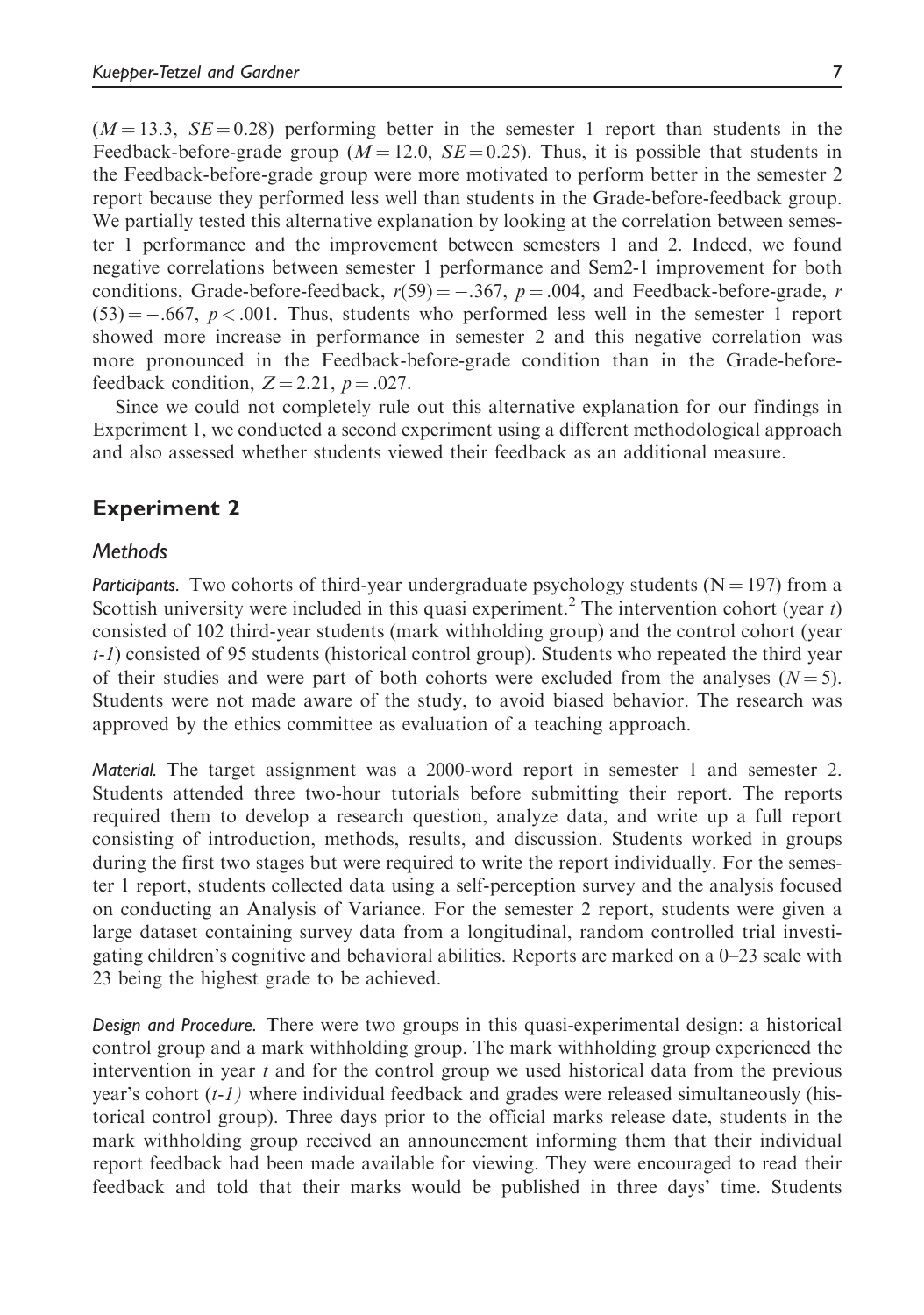submitted their assignments via TurnItIn on Blackboard. Mark withholding was implemented for the report assignment in semester 1 and changes in performance were measured compared to the report assignment in semester 2. For both cohorts, marking was anonymous with a team of two members of staff being responsible for marking of the reports per semester. The feedback to students consisted of individual on-script comments and general comments. In the historical control group, the marking teams in semesters 1 and 2 consisted of four different lecturers. In the mark withholding group, the marking teams in semesters 1 and 2 consisted of three different lecturers—with one marker overlapping in semesters 1 and 2. Rigorous moderation processes were in place to ensure consistency of marks between and within markers in both cohorts. The markers who implemented mark withholding in year t semester 1 were informed about the general procedure, but no directed hypotheses were discussed. Because of the nature of this quasi-experimental design, we used Year 2 performance of the students in the two cohorts to control for prior academic performance. We accessed learning analytics data of whether students viewed their feedback or not as a proxy for feedback engagement after the semester 2 of the year t cohort.

### Results Experiment 2

All analyses were run with R in RStudio (RStudio Team, 2019). A significance level of  $\alpha = .05$  was assumed for all analyses and partial eta-squared  $\eta_p^2$  are reported for effect sizes  $\mu^2 = 01$  (small)  $\mu^2 = 06$  (medium)  $\mu^2 = 14$  (large)) (Coben 1988). Bonferroni corrections  $(\eta_p^2 = .01 \text{ (small)}, \eta_p^2 = .06 \text{ (medium)}, \eta_p^2 = .14 \text{ (large)})$  (Cohen, 1988). Bonferroni corrections<br>were applied to all post-boc pairwise comparisons. Normality of distribution was checked were applied to all post-hoc pairwise comparisons. Normality of distribution was checked with Q-Q-plots and can be assumed. R analyses were supported with the tidyverse package (Wickham et al., 2019). The afex package (Singmann et al., 2020) was used to run all ANCOVAs. Specifically, for the first analysis, we tested the change in Year 3 report performance in semester 1 to the Year 3 report performance in semester 2 in the historical control group compared to the mark withholding group. We included the previous Year 2 overall performance as a covariate. For the second analysis, we tested the difference in feedback views in the two groups as a proxy for feedback engagement—again controlling for prior academic performance in Year 2.

Effects of Mark Withholding on Report Performance. The unadjusted means and standard deviations for report performance in both groups are presented in Table 2. A 2 (Condition: historical control vs. mark withholding)  $\times$  2 (Time: semester 1 vs. semester 2) mixed-plot ANCOVA with Year 2 performance as covariate revealed a significant main effect of Condition,  $F(1,170) = 4.04$ ,  $p = .046$ ,  $\eta_p^2 = .023$ , with students in the historical control<br>cohort performing slightly worse  $(M-155 \text{ S}F - 0.21)$  than students in the mark withholdcohort performing slightly worse ( $M = 15.5$ ,  $SE = 0.21$ ) than students in the mark withholding group ( $M = 16.1$ ,  $SE = 0.21$ ). There was a significant main effect of semester,  $F(1,170) =$ 

| Table 2 Report Performance Means (Unadjusted) and Standard Deviations for the Historical Control and |  |  |  |  |
|------------------------------------------------------------------------------------------------------|--|--|--|--|
| the Mark Withholding Groups in Semester 1 and Semester 2                                             |  |  |  |  |

| Group              | Semester   | Mean (SD)   |
|--------------------|------------|-------------|
| Historical control | Semester 1 | 15.18(2.33) |
|                    | Semester 2 | 15.28(2.91) |
| Mark withholding   | Semester 1 | 15.59(2.77) |
|                    | Semester 2 | 17.01(2.52) |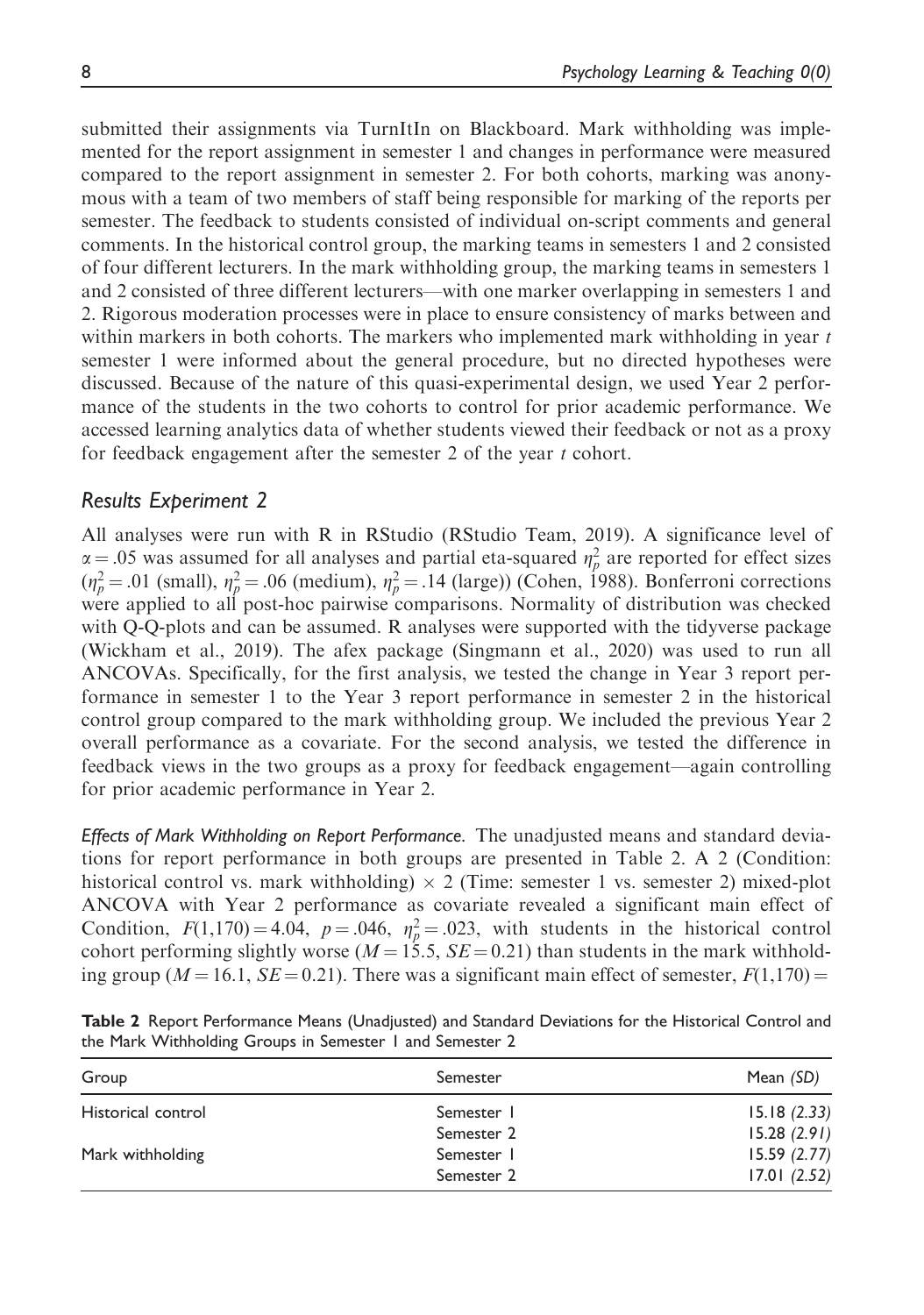13.16,  $p < .001$ ,  $\eta_p^2 = .072$ , with students performing better in the semester 2 report  $(M-162 \text{ S}F - 0.18)$  than in semester 1 report  $(M-155 \text{ S}F - 0.18)$  Unsurprisingly  $(M = 16.2, SE = 0.18)$  than in semester 1 report  $(M = 15.5, SE = 0.18)$ . Unsurprisingly, Year 2 performance significantly predicted report performance in Year 3,  $F(1,170) =$ 76.93,  $p < .001$ ,  $\eta_p^2 = .312$ . Most importantly, however, there was a significant interaction<br>between Condition and Semester,  $F(1\ 170) = 11.95$ ,  $p < .001$ ,  $n^2 = .066$ . The interaction is between Condition and Semester,  $F(1,170) = 11.95$ ,  $p < .001$ ,  $\eta_p^2 = .066$ . The interaction is<br>visualized in Figure 2. In line with the prediction, there was a significant increase in report visualized in Figure 2. In line with the prediction, there was a significant increase in report performance between semester 1 ( $M = 15.4$ ,  $SE = 0.25$ ) and semester 2 ( $M = 16.8$ ,  $SE = 0.25$ ) in the mark withholding group,  $t(170) = 5.22$ ,  $p < .0001$ . However, in the historical control group, report performance was similar in both semesters,  $t(170) = 0.08$ ,  $p = .935$ .

Effects of Mark Withholding on Feedback Views. We accessed whether students viewed their feedback of the semester 1 report by obtaining the feedback view data from Blackboard. A one-way ANCOVA with Condition as independent variable and Year 2 performance as covariate on proportion of students who viewed their feedback revealed a significant main effect of Condition,  $F(1,182) = 12.76$ ,  $p < .001$ ,  $\eta_p^2 = .066$ , with more students viewing their<br>feedback in the mark withholding group  $(M - 95\% \text{ S}F - 3.32)$ , than in the historical feedback in the mark withholding group  $(M = 95\%, SE = 3.32)$  than in the historical control group ( $M = 78\%$ ,  $SE = 3.48$ ). There was no effect of the covariate on feedback views,  $F(1,182) = 2.01$ ,  $p = .16$ ,  $\eta_p^2 = .011$ .

Mediation of Effects of Mark Withholding on Report Performance via Feedback Views. We ran a mediation analysis to test whether the effects of mark withholding on report performance would be partially mediated by whether students viewed their feedback. We used the mediation R package (Tingley et al., 2014) to run this analysis.

We found that the average direct effect of mark withholding on report performance was still significant,  $ADE = 1.28$ ,  $p = .004$ , and that the average causal mediation effect of



Figure 2. Boxjitter plot of the report performance of students in semester 1 and semester 2 in the two groups, Historical control and Mark withholding, in Experiment 2.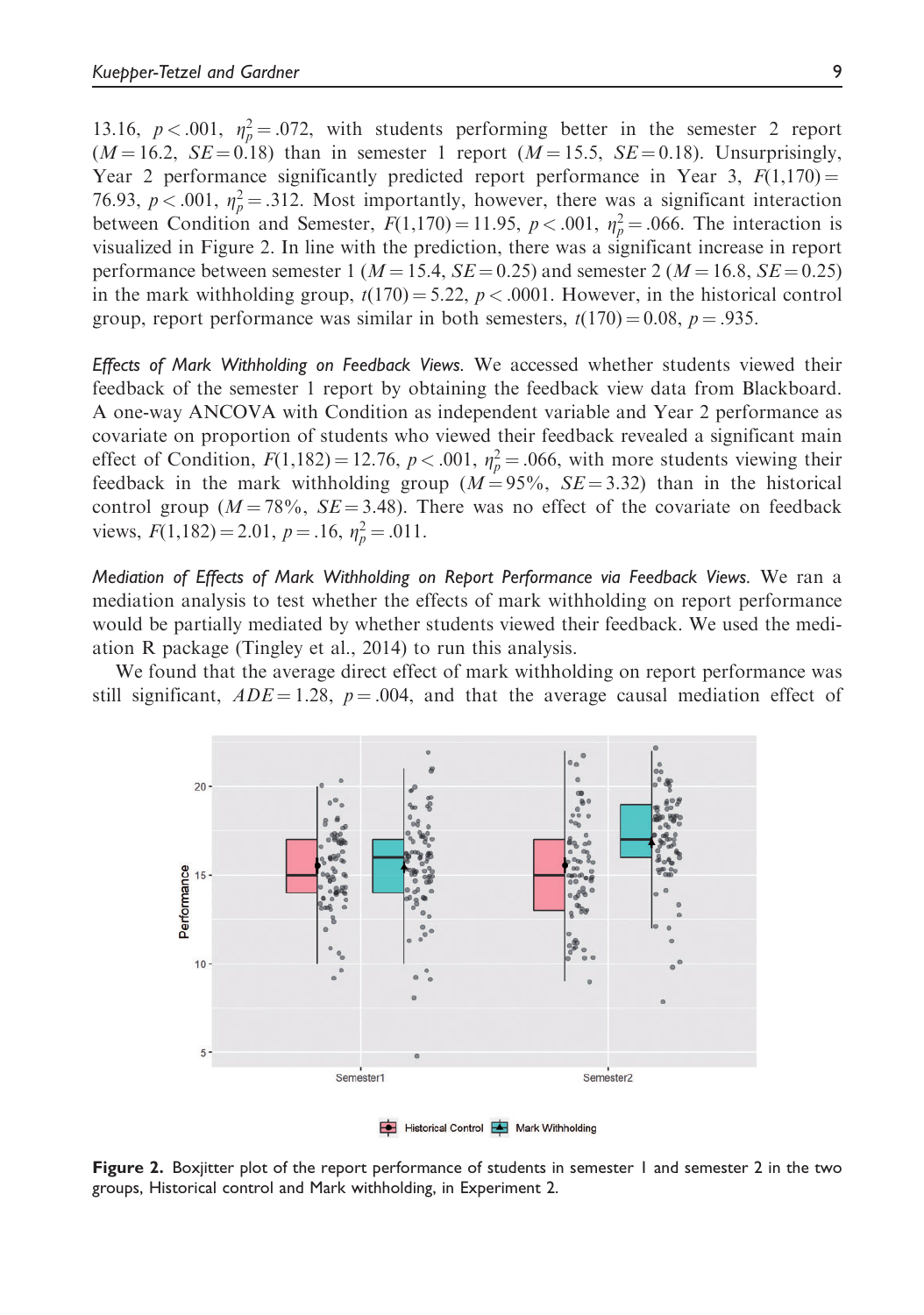feedback views was not significant,  $ACME = 0.096$ ,  $p = .364$ . The proportion mediated via feedback views in the model was only 7%.

Exploratory Analyses. We explored whether the interaction revealed for the report performance holds for students who obtained grades of 16 and higher (high achievers) (grades As and Bs) versus students who got grades of 15 (grade C) and lower (low achievers) in their semester 1 report.

We found significant interactions between Condition and Semester for both student achievement groups,  $F(1,85) = 10.33$ ,  $p = .002$ ,  $\eta_p^2 = .11$  (high achievers) and  $F(1,82) = 6.86$ , n = 0.10,  $r^2 = .077$  (low achievers). However, the nature of the interactions looked quite  $p = .010$ ,  $\eta_p^2 = .077$  (low achievers). However, the nature of the interactions looked quite<br>different for the two student achievement groups (see Figure 3). For the high achievers in different for the two student achievement groups (see Figure 3). For the high achievers in the mark withholding group, there was no significant change in performance between semester 1 and semester 2,  $t(85) = 1.31$ ,  $p = .193$ , but for high achievers in the historical control group marks significantly decreased between semester 1 and semester 2,  $t(85) = -3.15$ ,  $p = .002$ . Low achievers, on the other hand, increased their performance between semester 1 and semester 2 in both, the historical control,  $t(82) = 2.74$ ,  $p = .008$ , and mark withholding group,  $t(82) = 6.40, p < .001$ , but the increase was more pronounced in the mark withholding group. Furthermore, looking at feedback views in the two student achievement groups, more students viewed their feedback in the mark withholding group than in the historical control group, but the difference was only significant for the high achievers  $(M_{MarkWitholding} = 100\%$  vs.  $M_{HistoricalControl} = 81\%$ ,  $F(1,92) = 12.09$ ,  $p < .001$ ,  $\eta_p^2 = .116$ , not for the low schievers  $(M_{12,100})_{12.00} = 0.0\%$  vs.  $M_{21,100} = 75\%$ .  $F(1,87) =$ not for the low achievers  $(M_{MarkWithholding} = 90\%$  vs.  $M_{HistoricalControl} = 75\%$ ,  $F(1,87) =$ 3.42,  $p = .068$ ,  $\eta_p^2 = .038$ .



Figure 3. Boxjitter plots of the report performance of students in semester 1 and semester 2 in the two groups, Historical control and Mark withholding, split by student achievement level. High Achievers are students who achieved a grade of B or higher and Low Achievers achieved a grade of C or lower in their semester 1 report in Experiment 2.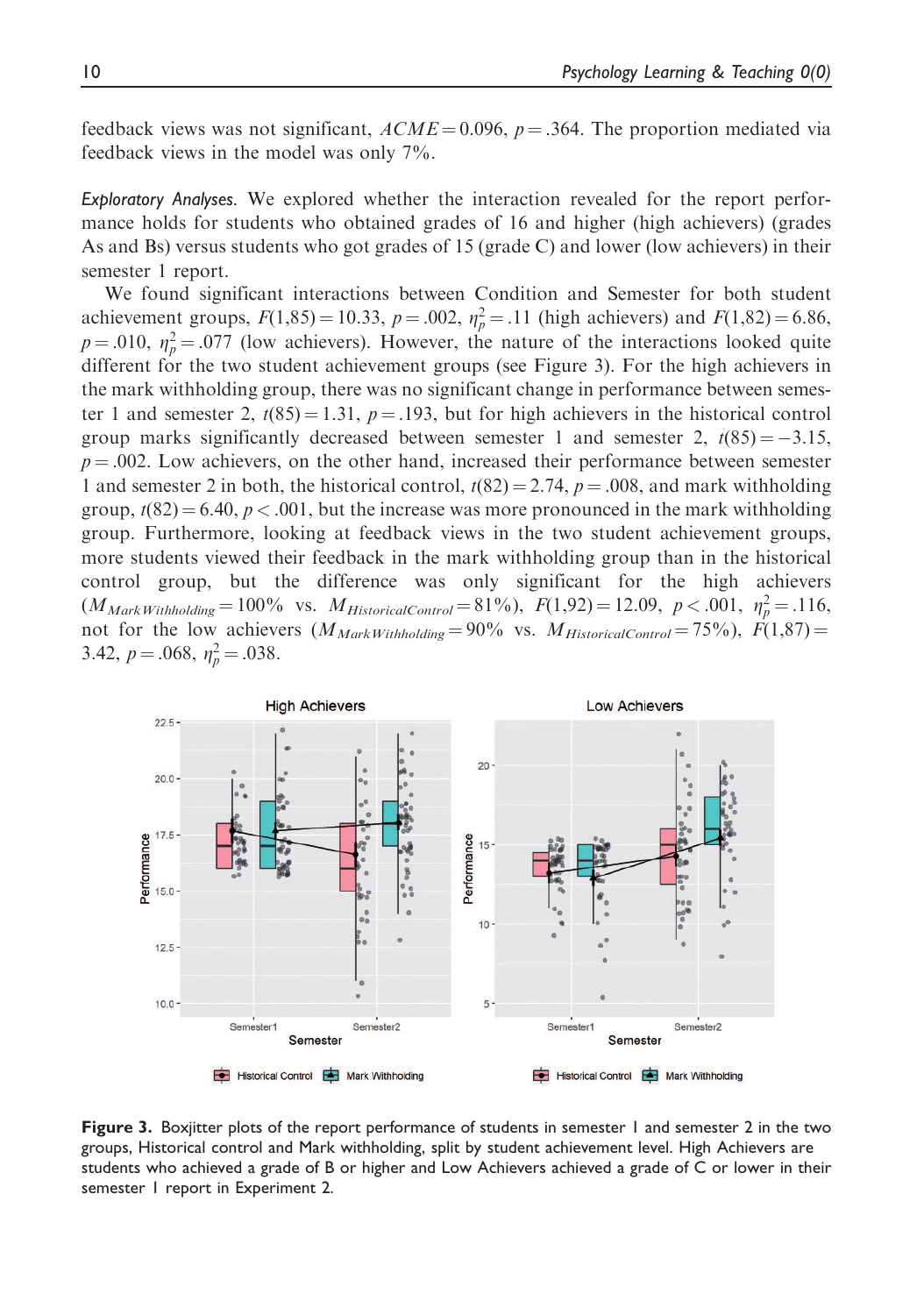#### **Discussion**

The results are in line with the hypothesis and reveal that students who received their feedback before their grades showed a greater gain in performance between semesters 1 and 2 compared to the students who received their grades before the feedback.

Experiment 1 was a fully-fledged field experiment where students of the same cohort were randomly assigned to either Feedback-before-grade or Grade-before-feedback conditions. We show that presenting feedback prior to the grade led to an improvement in performance in the following assessment. Two explanations were suggested for this effect: first, this may have been due to students wishing to self-assess (i.e., estimate their grade) their performance by looking at feedback when they have not been given their grade and this engagement with their feedback may have led to an increase in performance in the following semester. However, we found partial evidence that it could also be the case that because the Feedback-before-grade group had lower performance overall in first semester than the Grade-before-feedback group, individuals may have been motivated to work harder to improve their grades. Unfortunately, the current data from Experiment 1 does not allow us to disentangle both explanations and provide a definite answer. However, in Experiment 2, we took a different methodological approach and also analyzed students' feedback engagement by analyzing learning analytics data to see whether temporary mark withholding influenced students' feedback viewing behavior.

For Experiment 2 we conducted a quasi-experimental field study and analyzed feedback viewing and student performance data. Controlling for previous academic performance, we found that the mark withholding group showed an increase in performance between the two report assignments in semesters 1 and 2 whereas the historical control group did not show such an increase. In the mark withholding group this translates into an average increase of 1.4 points or 6% on a 23-point grade scale; moving students on average from a C1 to almost a B2. In addition, and in line with the expectations, the mark withholding group showed a higher proportion of feedback views than the historical control group. We followed this up with a mediation analysis and found no significant mediation effect of feedback views on the effect of mark withholding on change in performance. At first this seems to rule out our explanation that the underlying process for the benefits of mark withholding is that students will engage more with the feedback, which, in turn, enhances future performance. However, we would refrain from drawing this conclusion based on our experiment alone: we used a simple proxy for feedback engagement in our study by just counting whether students viewed the feedback or not. We have no measure of what students did with the feedback and how they engaged with it. Thus, while it is interesting to see that more students viewed their feedback in the mark withholding group than in the historical control, this variable is not fine-grained enough to assess qualitative changes in feedback engagement.

We conducted further exploratory analysis and re-ran the analyses separately for students who achieved a mark of B or higher (high achievers) and for students who received a mark of C and lower (low achievers) on the semester 1 report. We found that high and low achievers were affected differently by temporary mark withholding. High achievers showed a decrease in performance between semesters 1 and 2 in the historical control, but not in the mark withholding group. Low achievers showed an increase in report performance from semester 1 to semester 2 in both groups, but the increase was steeper in the mark withholding group than in the historical control group. While both, low and high achievers, showed more feedback views in the mark withholding group than in the historical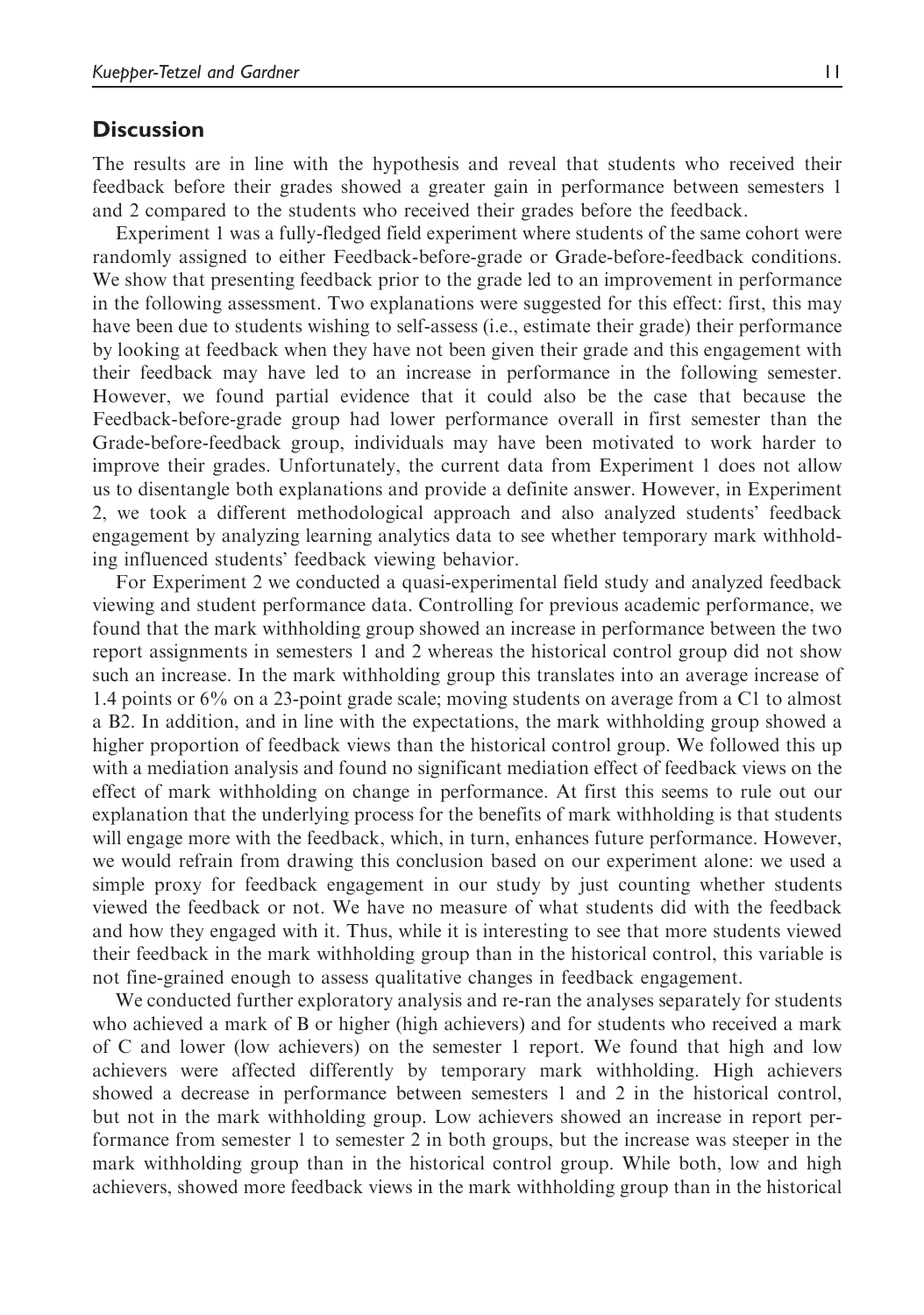control group, this effect was only significant for the high achievers. It is possible that temporary mark withholding increased their engagement with the feedback which supported maintaining their high performance in semester 2—whereas the lower engagement with the feedback in the historical control group was detrimental for the performance in semester 2.

Using different methodological approaches, we find medium-sized effects for benefits of temporary mark withholding in authentic higher education settings—particularly, for psychology report writing. This expands on previous studies showing the benefits of temporary mark withholding (e.g., Butler, 1988; Lipnevich & Smith, 2008). In our experiments, we used the simplest implementation of this approach; that is, temporary mark withholding without any accompanying tasks. On the basis of previous research, however, that highlights the positive outcomes of guiding students through the feedback engagement phase, we would suggest incorporating clear guidance and activities in the phase between written feedback and mark release that support feedback literacy (Carless & Boud, 2018). Moreover, because students tend to focus on grades and want to know their grades, temporary mark withholding could be met with skepticism (Smith & Gorard, 2005). However, openly discussing the rationale behind this approach, managing student expectations, and designing short activities (e.g., in the form of written reflection statements or answering questions about the obtained feedback) can enhance student buy-in into temporary mark withholding as a valuable approach (see Jackson & Marks, 2016; Sendziuk, 2010). A blog post by Louden (2017) outlines a plan on how to implement temporary mark withholding and specifically points to the importance of giving agency to students during the feedback phase by providing them with opportunities to respond to written feedback before receiving their marks. It would be interesting to investigate these more elaborate feedback engagement ideas in combination with temporary mark withholding in future research. This approach would also result in a more in-depth and elaborated feedback engagement measure than what we used in Experiment 2 as a proxy for feedback engagement (i.e., feedback view learning analytics data that was readily available through the virtual learning environment). Future research should assess the quality of feedback engagement to shed light on its potentially mediating effect of mark withholding on performance.

In conclusion, our findings show positive effects of temporary mark withholding on report performance in psychology for Year 2 and Year 3 students. This converging finding from two experiments is particularly compelling because it was: (a) revealed in an authentic educational setting that captured student learning as it unfolds; and (b) obtained by using different methodological approaches in each of the experiments. Triangulating the findings across experiments using different designs, which each come with their own strengths and weaknesses, increases our confidence in drawing conclusions for teaching practice. We further demonstrate that more students tend to view the written feedback when temporary mark withholding is in place than when marks and written feedback are released together. Future research should investigate the best feedback engagement activity for students to engage between the release of written feedback and the marks. Co-designing this process with students may increase students' appreciation of mark withholding as a useful approach and lead to further increases in feedback engagement. In addition, more research into the potential benefits of mark withholding on academic skills other than report writing should be explored.

In the context of this special issue and in conjunction with the previously reviewed literature, we provide accumulative evidence that temporary mark withholding—a potentially underused practice—can be an effective strategy to improve future student performance and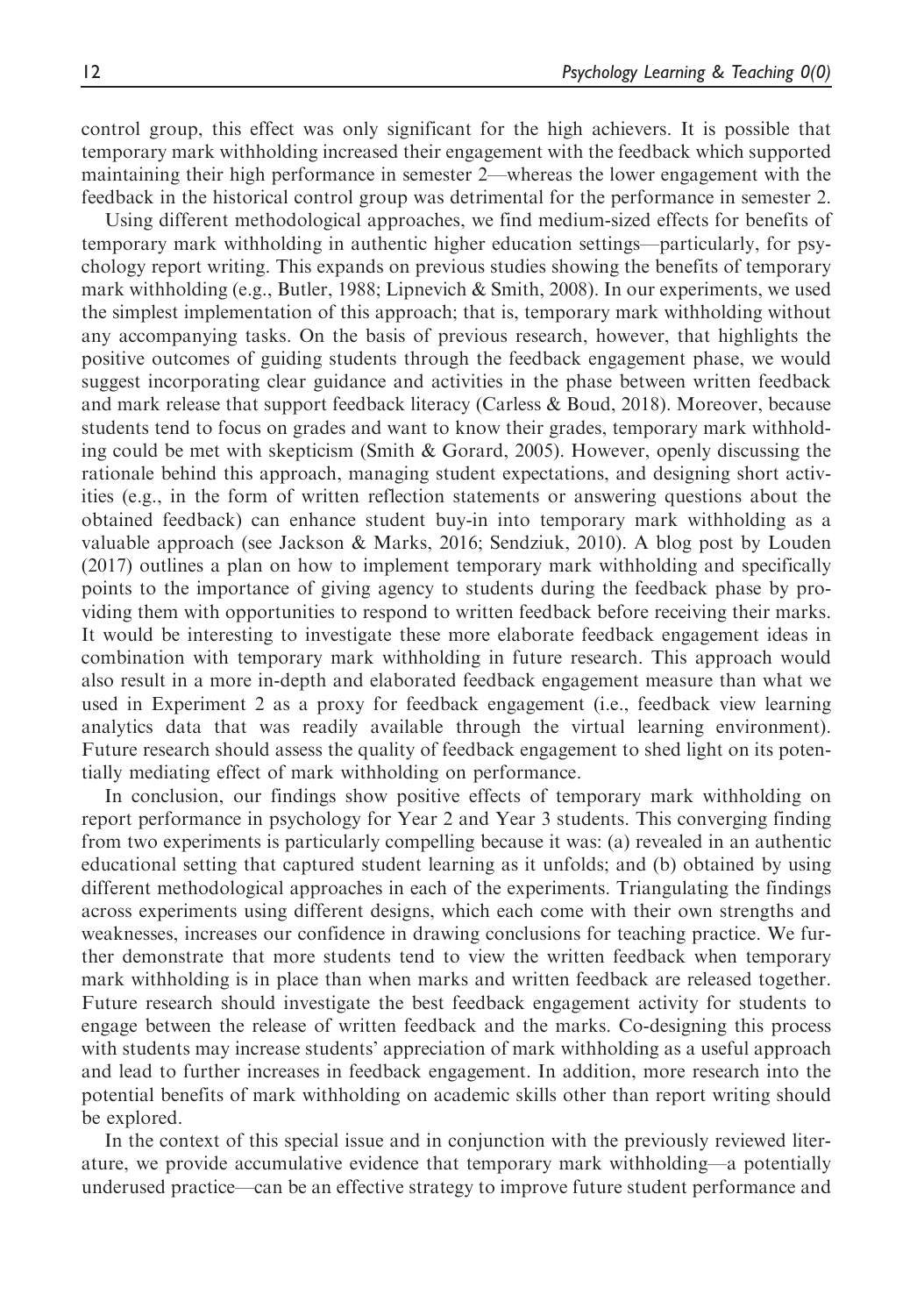potentially foster self-regulated learning in university settings. As a practical recommendation, we would endorse temporary mark withholding as a low-cost teaching practice that can be easily implemented by instructors.

#### Acknowledgments

The authors would like to thank Dr Heather Branigan and Dr Joshua March for helping to implement the research project during their time as lecturers at the University of Dundee, UK. The authors would further acknowledge that part of this research was supported by the Proctor's Teaching Development Fund at the University of St Andrews, UK.

## Funding

The authors disclosed receipt of the following financial support for the research, authorship, and/or publication of this article: The authors would further acknowledge that part of this research was supported by the Proctor's Teaching Development Fund at the University of St Andrews, UK.

## ORCID iD

Carolina E Kuepper-Tetzel D <https://orcid.org/0000-0003-0830-7915>

### **Notes**

- 1. The total sample size was determined by the number of students in the cohort.
- 2. The total sample size was determined by the number of students in the cohorts.

#### **References**

- Azevedo, R., & Bernard, R. M. (1995). A meta-analysis of the effects of feedback in computer-based instruction. Journal of Educational Computing Research, 13(2), 111–127.
- Black, P., & Wiliam, D. (1998). Assessment and classroom learning. Assessment in Education: Principles, Policy & Practice, 5(1), 7–74.
- Butler, R. (1988). Enhancing and undermining intrinsic motivation: The effects of task-involving and ego-involving evaluation on interest and performance. British Journal of Educational Psychology, 58(1), 1–14.
- Carless, D., & Boud, D. (2018). The development of student feedback literacy: Enabling uptake of feedback. Assessment & Evaluation in Higher Education, 43(8), 1315–1325.
- Cohen, J. (1988). Statistical power analysis for the behavioral sciences. Psychology Press.
- Elawar, M. C., & Corno, L. (1985). A factorial experiment in teachers' written feedback on student homework: Changing teacher behavior a little rather than a lot. Journal of Educational Psychology, 77(2), 162–173.<https://doi.org/10.1037/0022-0663.77.2.162>
- Evans, C. (2013). Making sense of assessment feedback in higher education. Review of Educational Research, 83(1), 70–120.
- Graham, S., Hebert, M., & Harris, K. R. (2015). Formative assessment and writing: A meta-analysis. Elementary School Journal, 115(4), 523–547.
- Handley, K., Price, M., & Millar, J. (2011). Beyond "doing time": Investigating the concept of student engagement with feedback. Oxford Review of Education, 37, 543–560.
- Hattie, J., & Timperley, H. (2007). The power of feedback. Review of Educational Research, 77, 81–112.
- Jackson, M., & Marks, L. (2016). Improving the effectiveness of feedback by use of assessed reflections and withholding of grades. Assessment & Evaluation in Higher Education, 41, 532–547.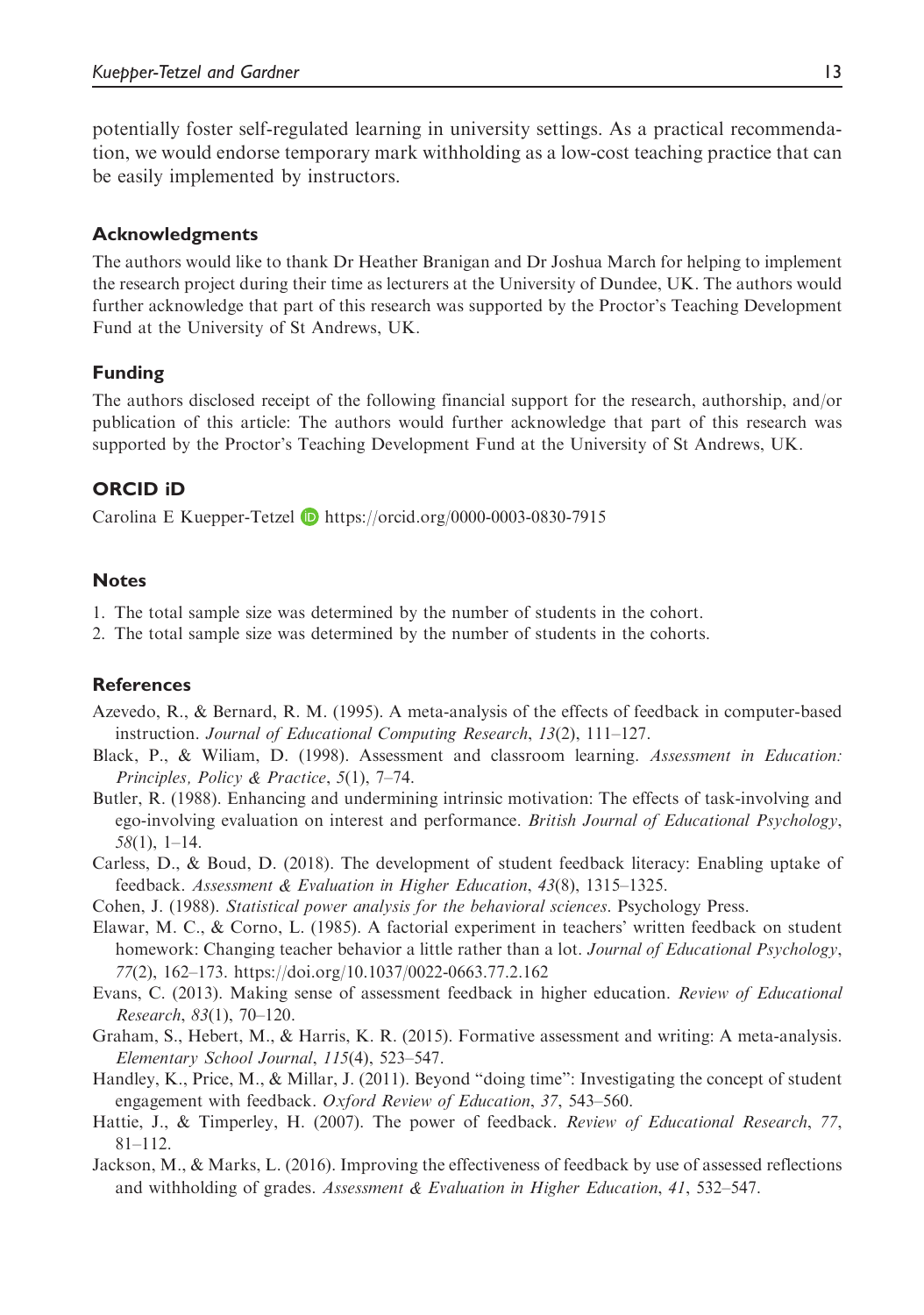- Lipnevich, A. A., & Smith, J. K. (2008). Response to assessment feedback: The effects of grades, praise, and source of information. ETS Research Report Series, 2008(1), 1–57. [https://doi.org/10.](https://doi.org/10.1002/j.2333-8504.2008.tb02116.x) [1002/j.2333-8504.2008.tb02116.x](https://doi.org/10.1002/j.2333-8504.2008.tb02116.x)
- Louden, K. (2017, June 4). Delaying the grade: How to get students to read feedback. Cult of Pedagogy. <https://www.cultofpedagogy.com/delayed-grade/>
- Lysakowski, R. S., & Walberg, H. J. (1982). Instructional effects of cues, participation, and corrective feedback: A quantitative synthesis. American Educational Research Journal, 19(4), 559–572.
- Mensink, P. J., & King, K. (2020). Student access of online feedback is modified by the availability of assessment marks, gender and academic performance. British Journal of Educational Technology, 51  $(1), 10-22.$
- O'Neill, J. (2000). SMART goals, SMART schools. Educational Leadership, 57, 46–50.
- Page, E. B. (1958). Teacher comments and student performance: A seventy-four classroom experiment in school motivation. Journal of Educational Psychology, 49(4), 173. [https://doi.org/10.1037/h](https://doi.org/10.1037/h0041940) [0041940](https://doi.org/10.1037/h0041940)
- Pitt, E., & Norton, L. (2017). "Now that's the feedback I want!" Students' reactions to feedback on graded work and what they do with it. Assessment  $\&$  Evaluation in Higher Education, 42(4), 499–516.
- Price, M., Handley, K., & Millar, J. (2011). Feedback: Focusing attention on engagement. Studies in Higher Education, 36, 879–896.<https://doi.org/10.1080/03075079.2010.483513>
- RStudio Team. (2019). RStudio: Integrated development for R. RStudio, Inc. [http://www.rstudio.](http://www.rstudio.com/) [com/](http://www.rstudio.com/)
- Sendziuk, P. (2010). Sink or swim? Improving student learning through feedback and self-assessment. International Journal of Teaching and Learning in Higher Education, 22(3), 320–330.
- Singmann, H., Bolker, B., Westfall, J., Aust, F., & Ben-Shachar, M. S. (2020). afex: Analysis of factorial experiments. R package version 0.27-2.<https://CRAN.R-project.org/package=afex>
- Smith, E., & Gorard, S. (2005). "They don't give us our marks": The role of formative feedback in student progress. Assessment in Education: Principles, Policy & Practice, 12(1), 21–38.
- Taras, M. (2001). The use of tutor feedback and student self-assessment in summative assessment tasks: Towards transparency for students and for tutors. Assessment & Evaluation in Higher Education, 26, 605–614.
- Tingley D., Yamamoto T., Hirose K., Keele L., & Imai K. (2014). mediation: R Package for cCausal mMediation aAnalysis. Journal of Statistical Software, 59(5), 1–38. [http://www.jstatsoft.](http://www.jstatsoft.org/v59/i05/) [org/v59/i05/](http://www.jstatsoft.org/v59/i05/)
- Wickham, H., Averick, M., Bryan, J., Chang, W., D'Agostino McGowan, L., François, R., Grolemund, G., Hayes, A., Henry, L., Hester, J., Kuhn, M., Pedersen, T. L., Miller, E., Bache, S. M., Müller, K., Ooms, J., Robinson, D., Seidel, D. P., Spinu, V., ... Yutani, H., et al. (2019). Welcome to the tidyverse. Journal of Open Source Software, 4(43), 1686. [https://doi.org/10.21105/](https://doi.org/10.21105/joss.01686) [joss.01686](https://doi.org/10.21105/joss.01686)
- Winstone, N. E., Nash, R. A., Parker, M., & Rowntree, J. (2017). Supporting learners' agentic engagement with feedback: A systematic review and a taxonomy of recipience processes. Educational Psychologist, 52, 17–37.

#### Biographical Information and Research Interests

Carolina Kuepper-Tetzel is a lecturer in the School of Psychology at the University of Glasgow, UK. She is an expert in applying findings from cognitive science to education and an enthusiastic science communicator. She obtained her PhD in cognitive psychology from the University of Mannheim and pursued postdoctoral positions at York University in Toronto and the Center for Integrative Research in Cognition, Learning, and Education (CIRCLE) at Washington University in St Louis. She was a lecturer in psychology at the University of Dundee for four years before joining the School of Psychology at the